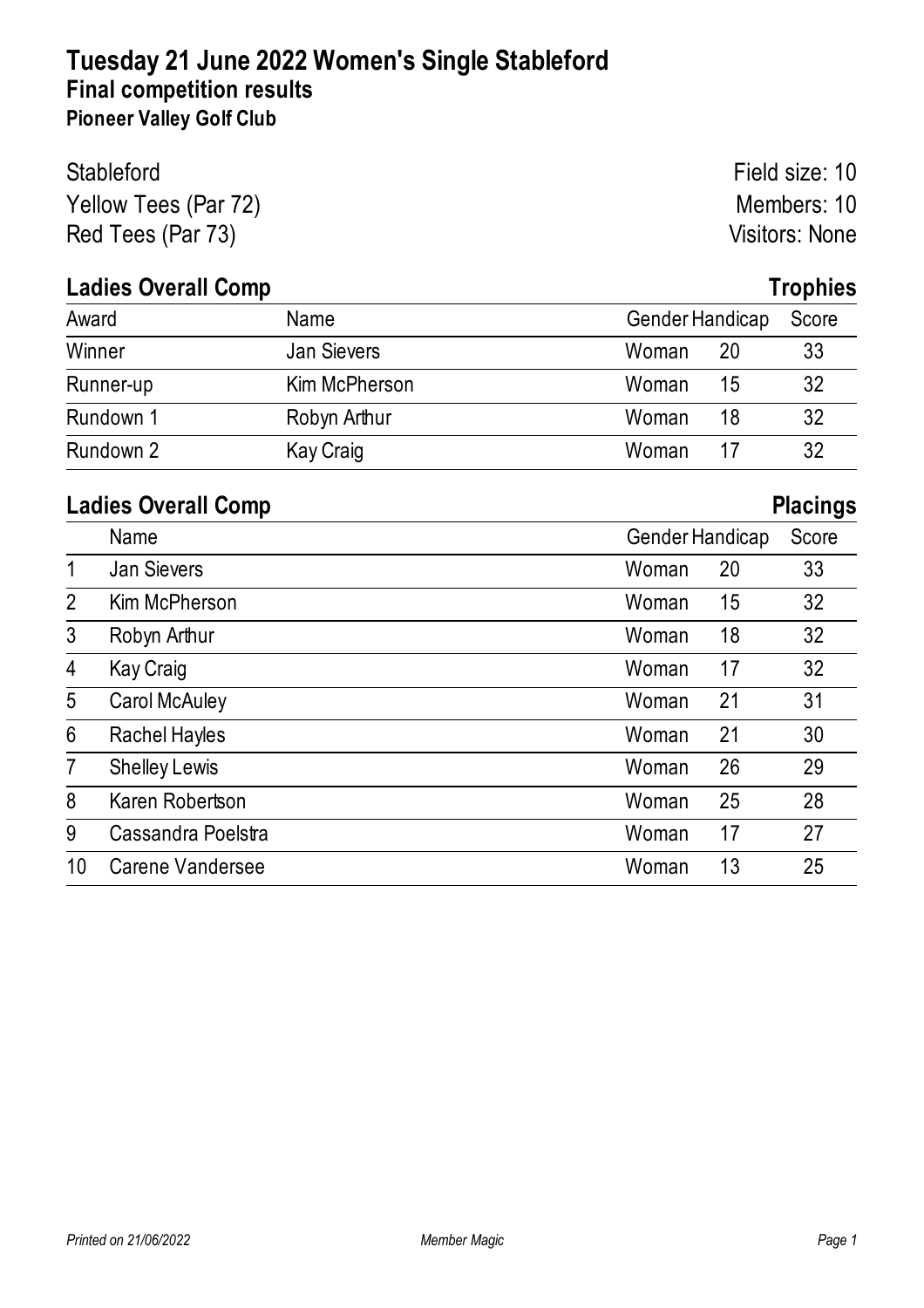## **Tuesday 21 June 2022 Women's Single Stableford Final competition results Pioneer Valley Golf Club**

| Nearest the Pin |                    | <b>Trophies</b> |  |
|-----------------|--------------------|-----------------|--|
| Award           | Name               | Gender          |  |
| Pin Shot#8      | Rachel Hayles      | Woman           |  |
| Pin Shot#12     | Cassandra Poelstra | Woman           |  |